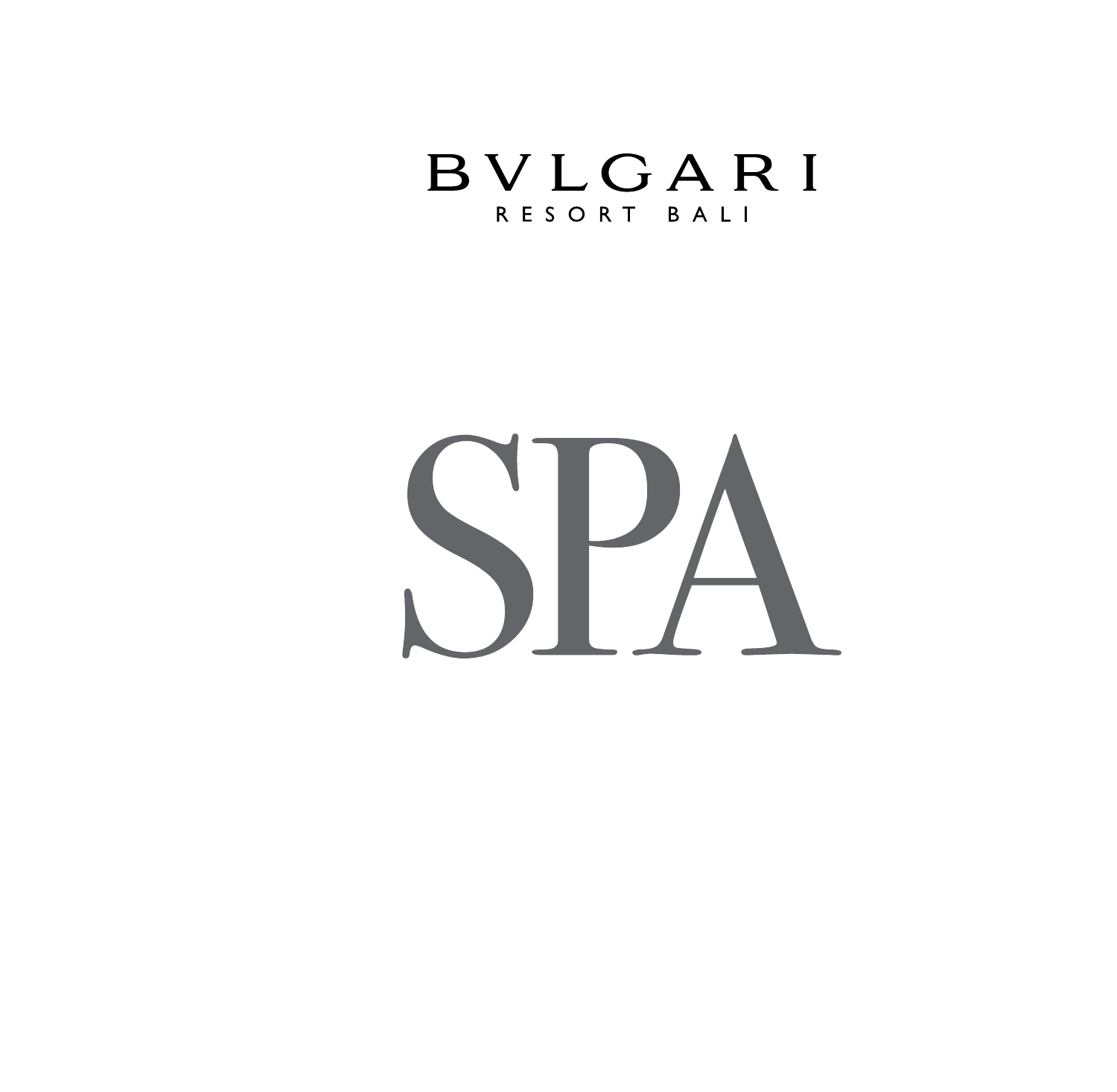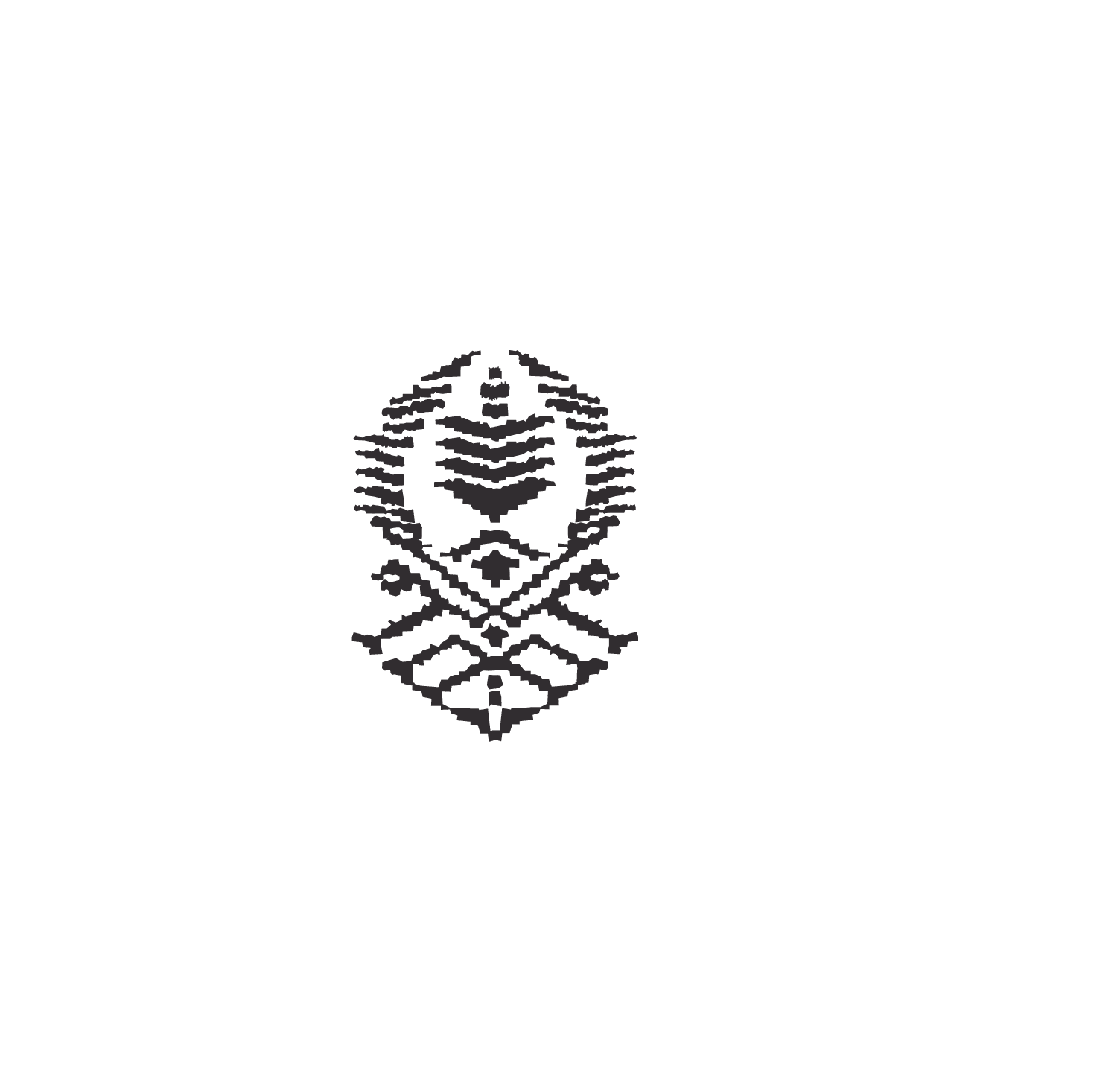### **OVERVIEW**

Conveying the exclusivity of the Bvlgari brand with customised experiences and luxurious spa suites. The spa at Bvlgari Resort Bali provides the ultimate offering in terms of treatments, products and services. The spa is the embodiment of a holistic healing centre, bringing together the therapeutic traditions of Indonesian massage and contemporary spa practices.

An antique 'Joglo' house, transported piece by piece from central Java, creates a unique reception area.

The cliff-top spa at Bvlgari Bali offers the ultimate spa experience and breathtaking views overlooking the Indian Ocean. Traditional Balinese culture and the elegance of Italian contemporary style are reflected in the exquisite design. A complete retreat from the rest of the world, the spa extends an enticing invitation for you to enter a world of peace and harmony to experience a range of result-driven, yet authentic treatments inspired by regional health and wellbeing rituals.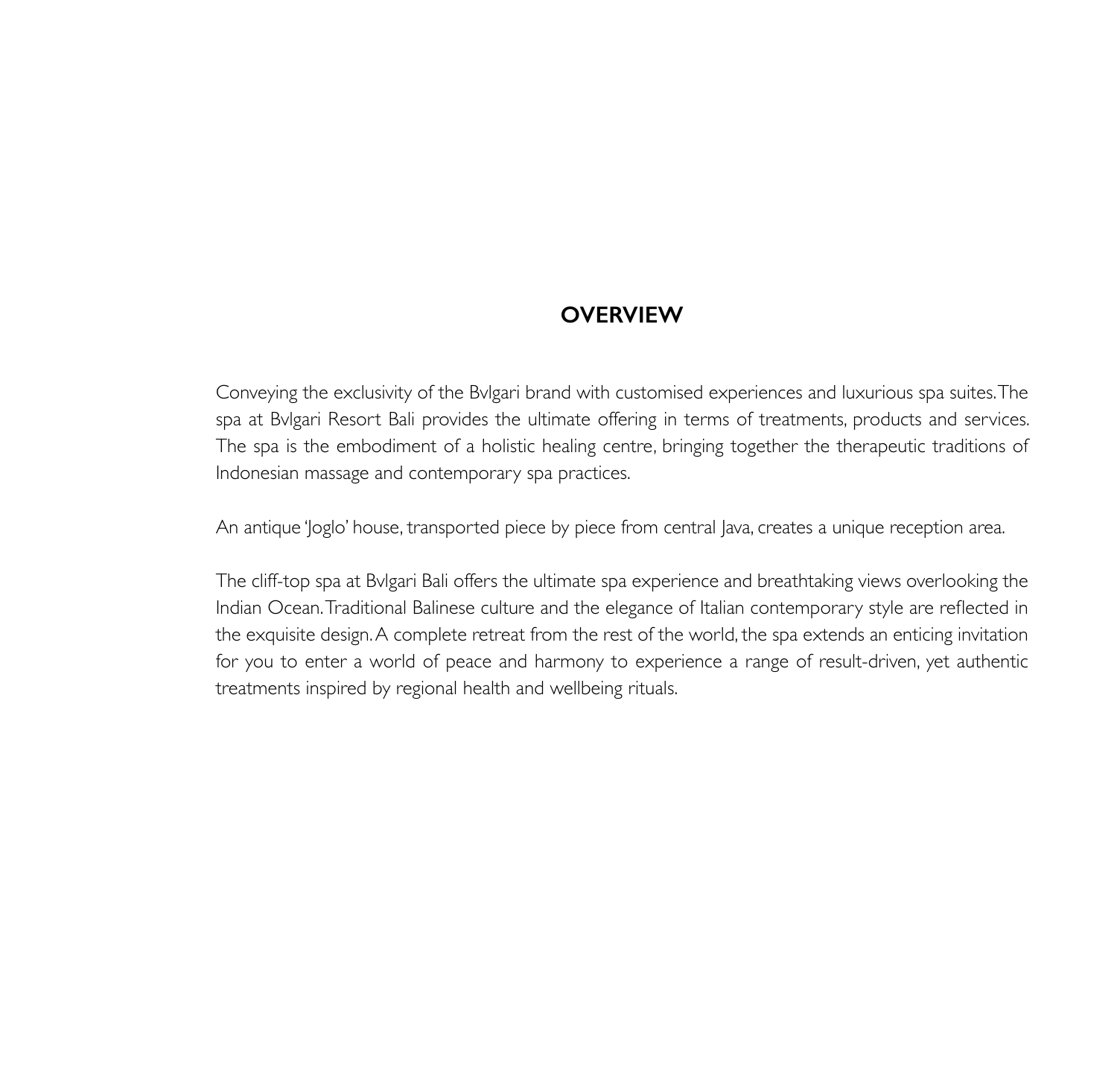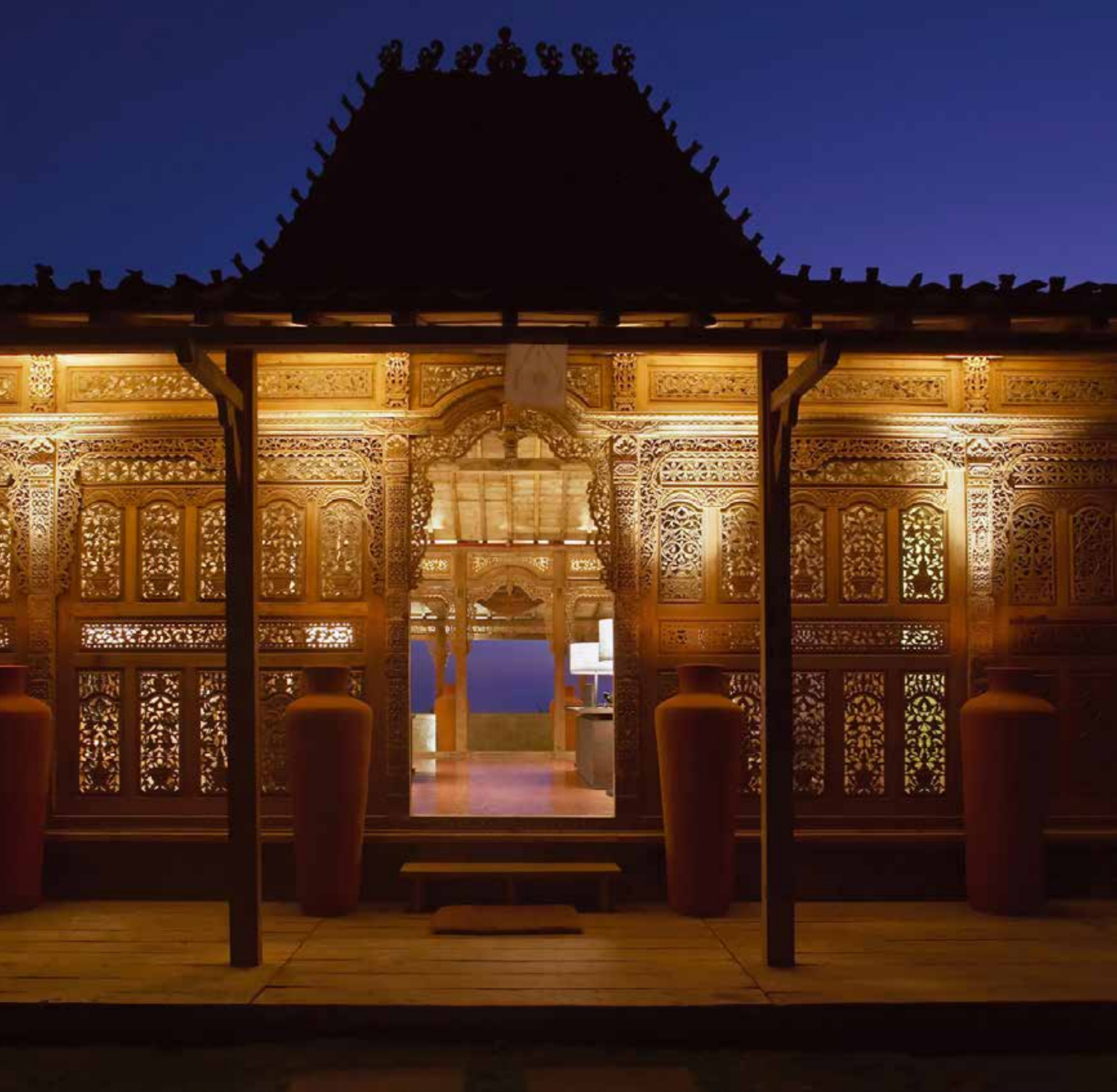### **BVLGARI SIGNATURE RITUALS**

#### **BVLGARI ROYAL LULUR FOR TWO 180 Minutes / IDR 16,875,000**

A treatment created for royalty, this exotic spice and yogurt exfoliation and body polishing process has been faithfully practiced in the palaces of Central Java since the 17th century. There, the pursuit of beauty has long been a sacred daily ritual, with the Javanese lulur an integral step, leaving skin soft, supple and shining.

An exotic blend of indulgent therapies for couples seeking a complete retreat, this regal experience for two takes place in our Royal Spa Pavilion. Commence with a welcoming foot ritual, followed by a skin-exfoliating lulur scrub of rice powder and spices. A full-body envelopment with an seaweed mask refines the skin. Meanwhile, a cleansing facial takes place and feet and limbs benefit from an intensive reflex zone massage. The subsequent facial with Biologique Recherché products balances the skin. Step into the plunge pool to cleanse and refresh, then bliss resumes with a perfectly synchronized signature four hand body massage rich with exotic oils and herbs to complete this decadent, stress relieving and calming experience.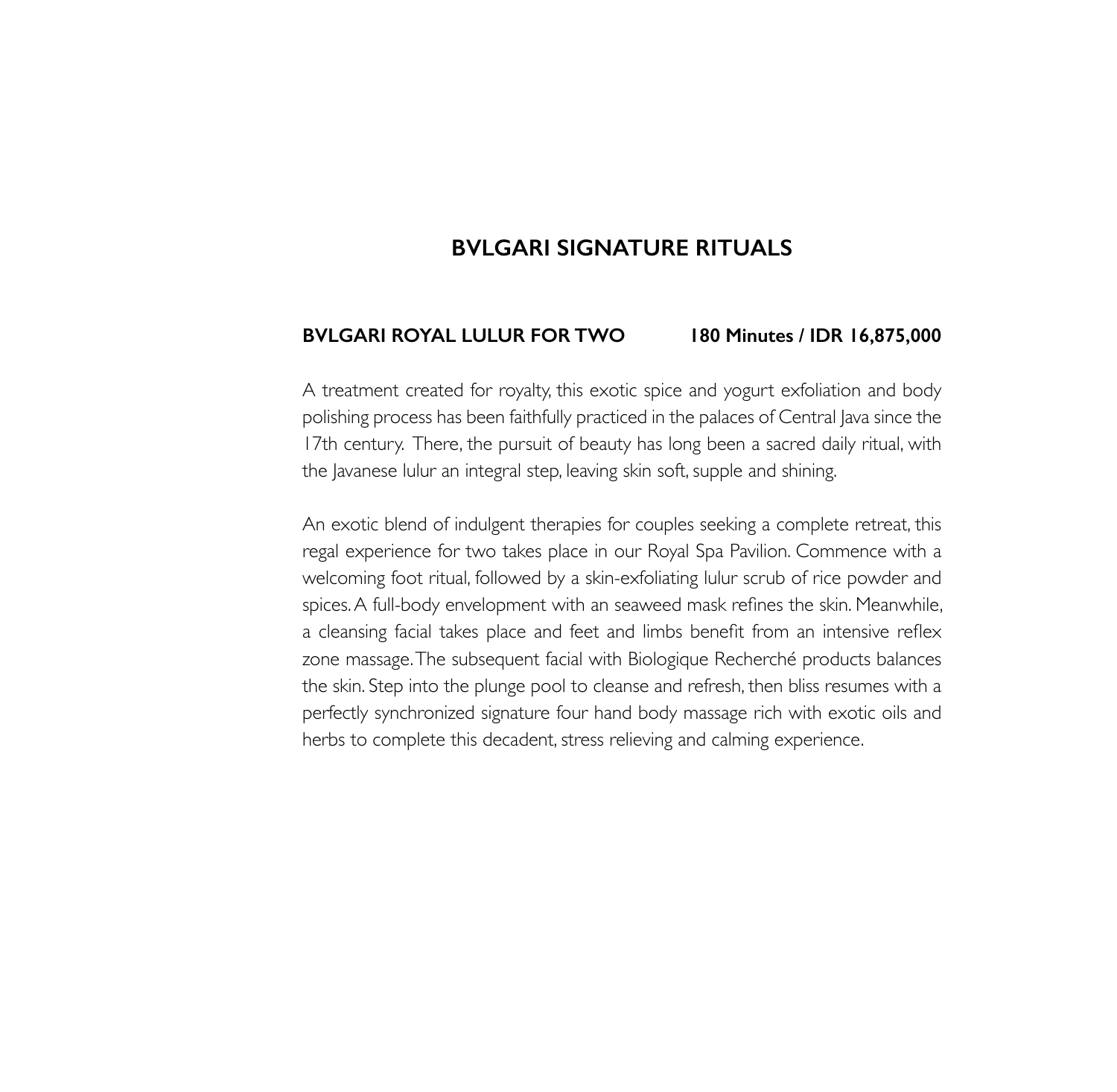#### **ROMANTIC HARMONY FOR TWO 180 Minutes / IDR 11,250,000**

Designed for two, this journey is a perfect way to enjoy a spa experience with someone special in the privacy of the spa suite.

Embark on this pampering journey for two, starting with a foot cleansing ritual. Then, a gentle gel-based exfoliating scrub made from bamboo clears clogged pores and prepares the skin to fully absorb the nourishing ingredients in the following aromatherapy bath and essential oil massage. The use of customized massage blends helps to restore and retain moisture in the deeper levels of the skin, eases muscular tension and invites a sense of bliss. The subsequent facial with Biologique Recherché products balances the skin.

#### **STRESS RECOVERY 120 Minutes / IDR 7,900,000**

A refreshing treatment that helps eliminate toxins, smooth and firm the skin, and provide physical and mental relaxation.

Inducing a deeper state of relaxation, a foot ritual marks the beginning of this thoroughly de-stressing treatment. Enjoy the warmth of a cocooning seaweed wrap that helps detoxify and hydrate. While enveloped in this mineral-rich mask, a personalized facial is performed to balance and tone the skin. With the skin detoxified and toned, a relaxing massage ushers your body and mind into a state of total relaxation and renewal.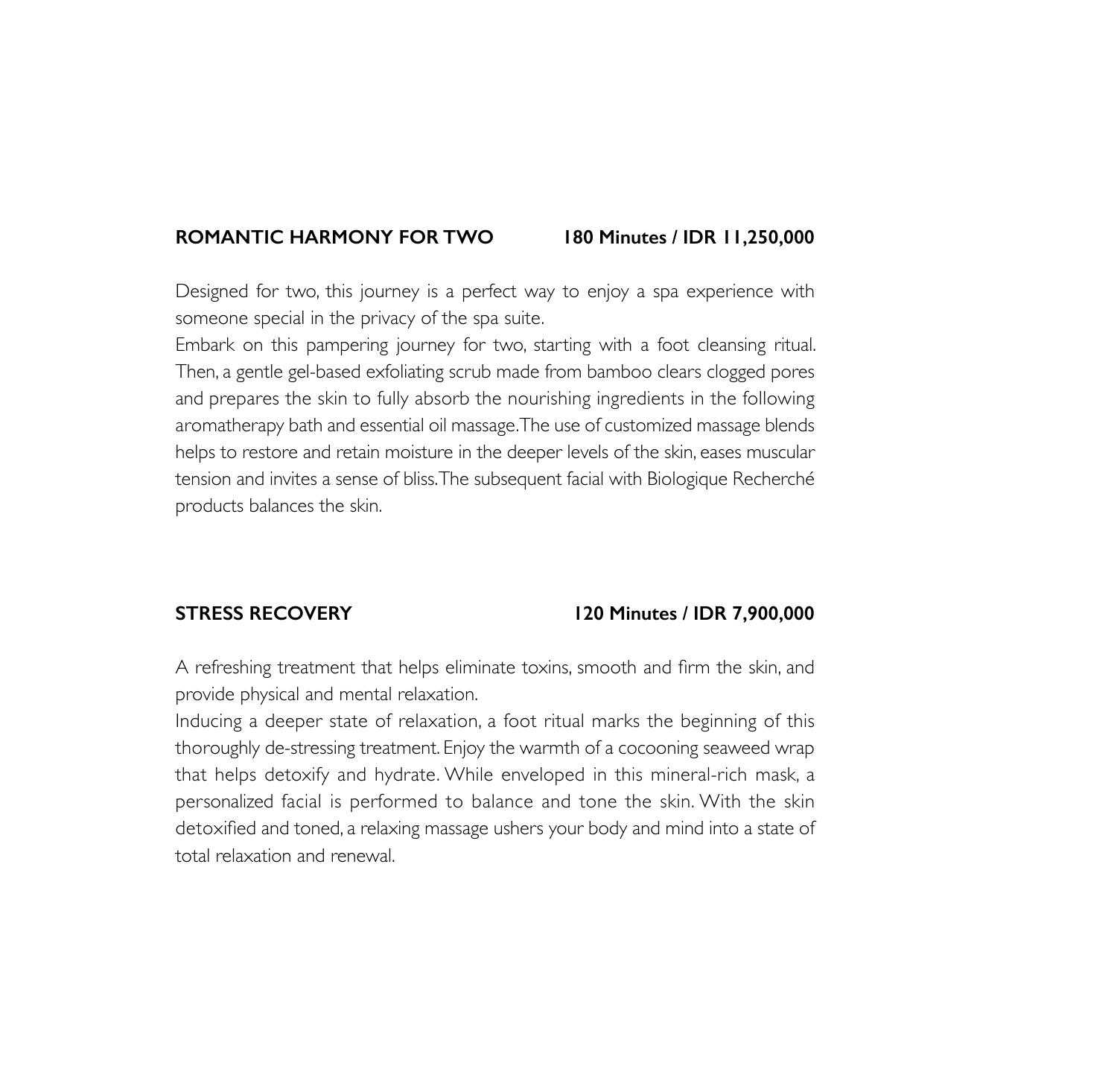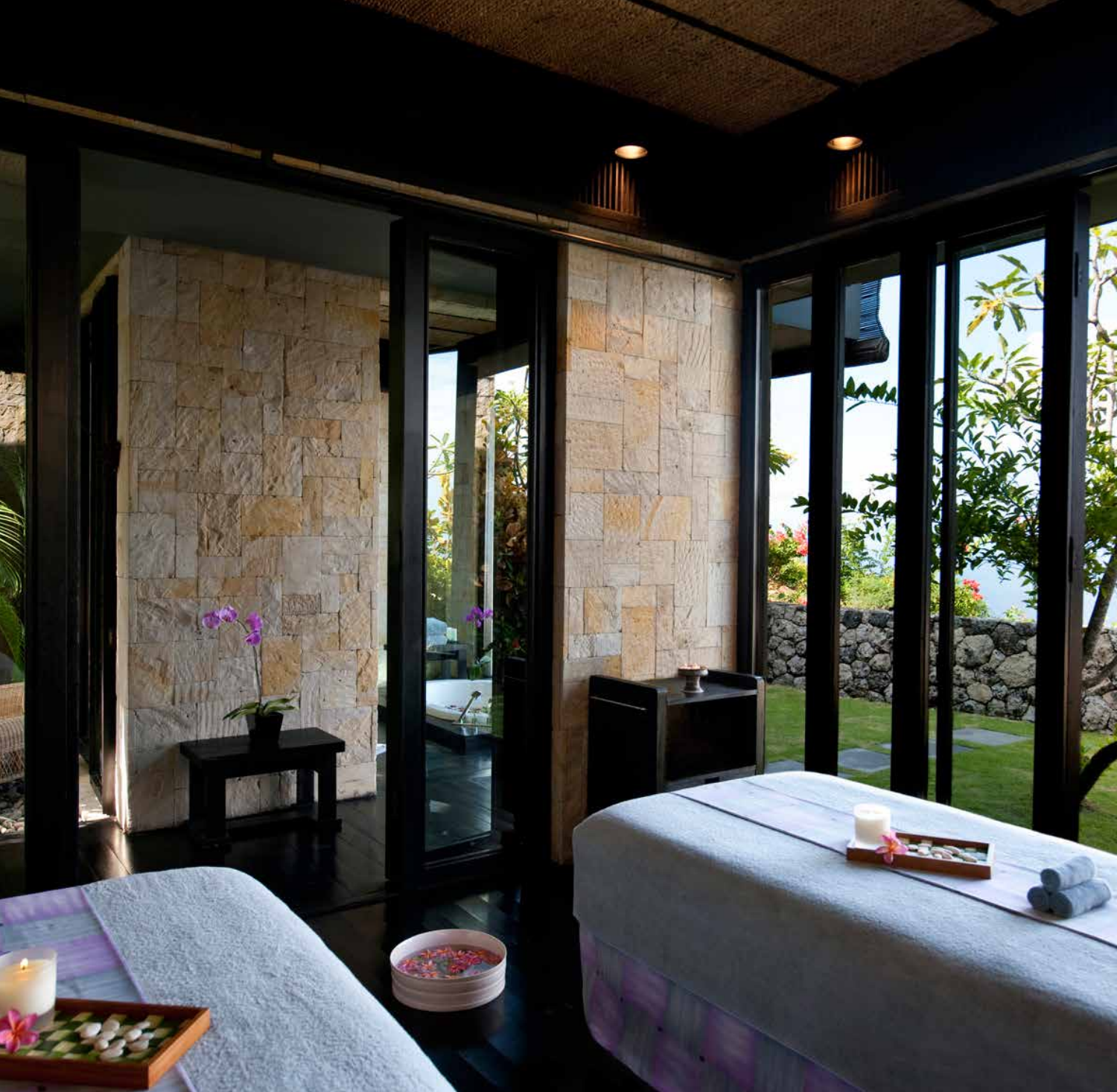### **MASSAGE THERAPIES**

Our experienced spa therapists combine ancient healing wisdom from around the world with modern therapies to provide a range of massage techniques that restore inner calm and rejuvenate the body.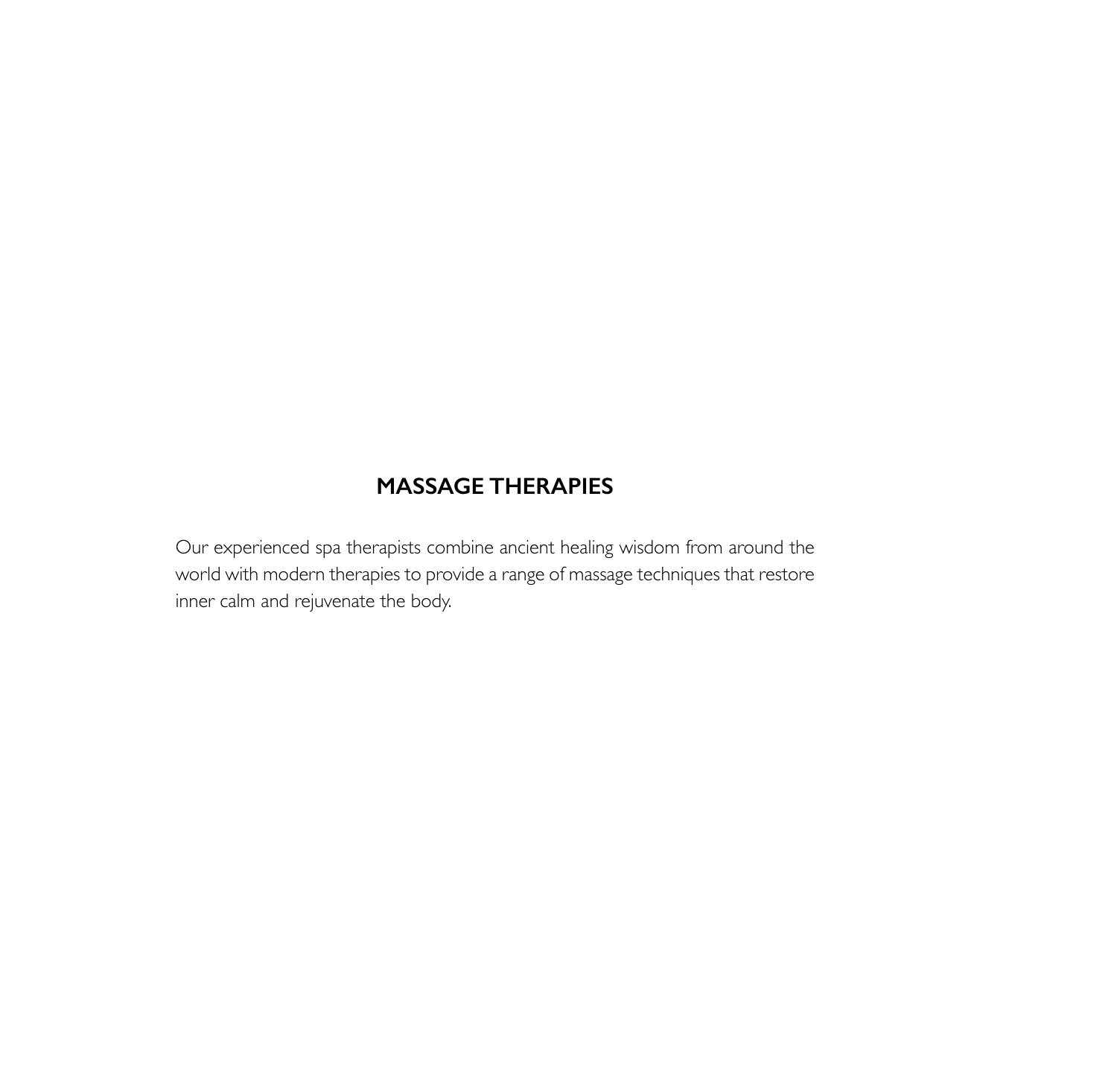#### **HEALING STONES 90 Minutes / IDR 2,850,000**

A holistic experience combining the benefits of warm volcanic stones with therapeutic oils to deliver ultimate relaxation for tight and tired muscles. Heated massage stones enhance the effectiveness of classical massage moves to stimulate blood flow and induce a profound muscular relaxation.

#### **BALINESE FOUR HANDS MASSAGE 90 Minutes / IDR 3,800,000**

The perfect treatment for those who find it hard to unwind and relax during massage. Start out with a welcome foot ritual followed by a body massage. A pair of therapists then commence the four-hand, tension releasing massage – applying advanced massage combinations of stretching and rolling movements with long, deep strokes. A mix of hot stone, warm oils and a therapeutic head massage ensures you emerge completely relaxed.

#### **HERBAL REVIVAL 90 Minutes / IDR 2,850,000**

A healing massage treatment utilizing warm poultices made of local herbs to calm the nerves and rebalance energy levels to positively promote circulation and good health. It aims to soothe muscle tension and stiffness on targeted areas. Heat and herbs are absorbed by the body to help reduce aches and pains, increase lymphatic drainage and tone the skin.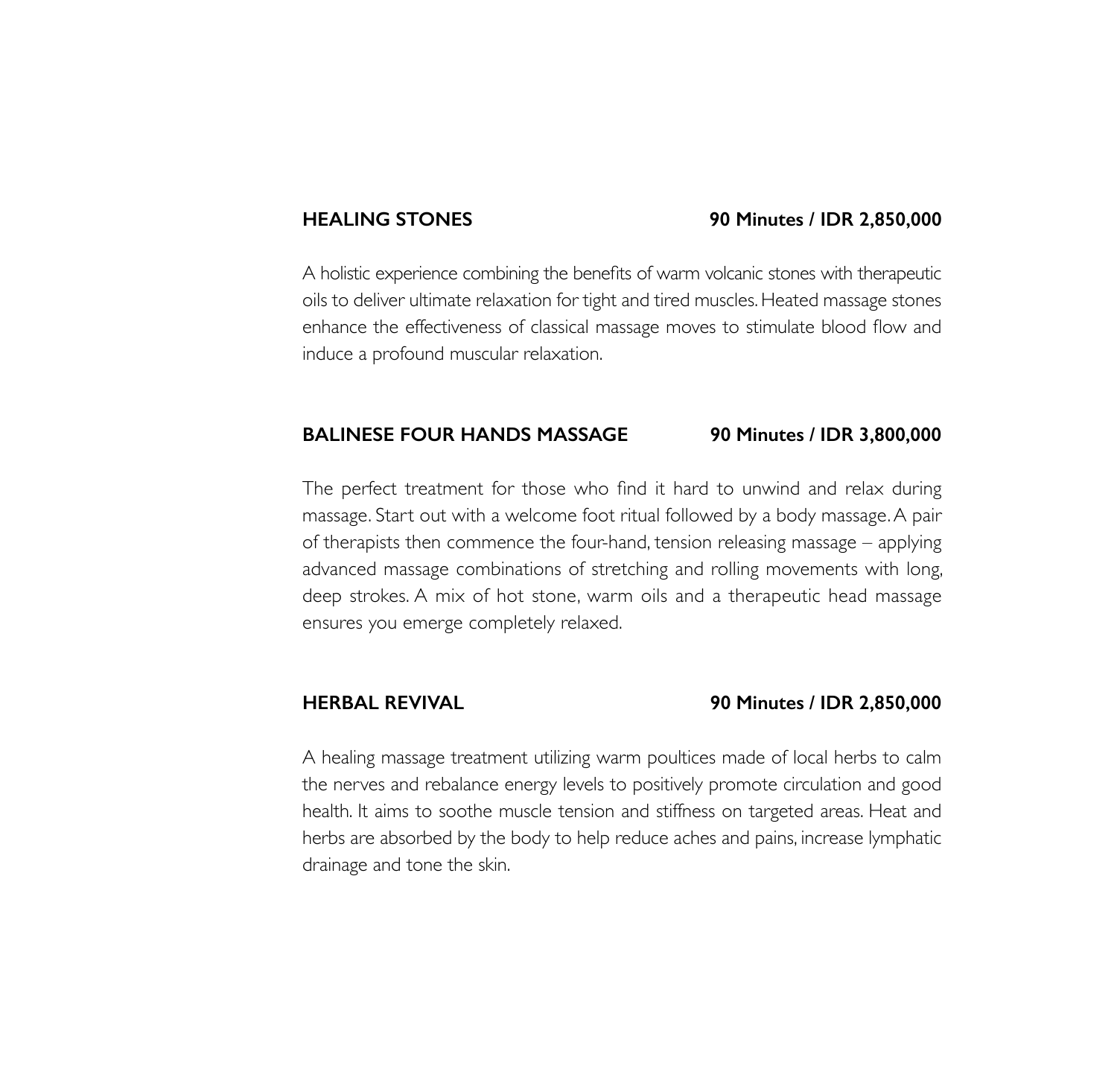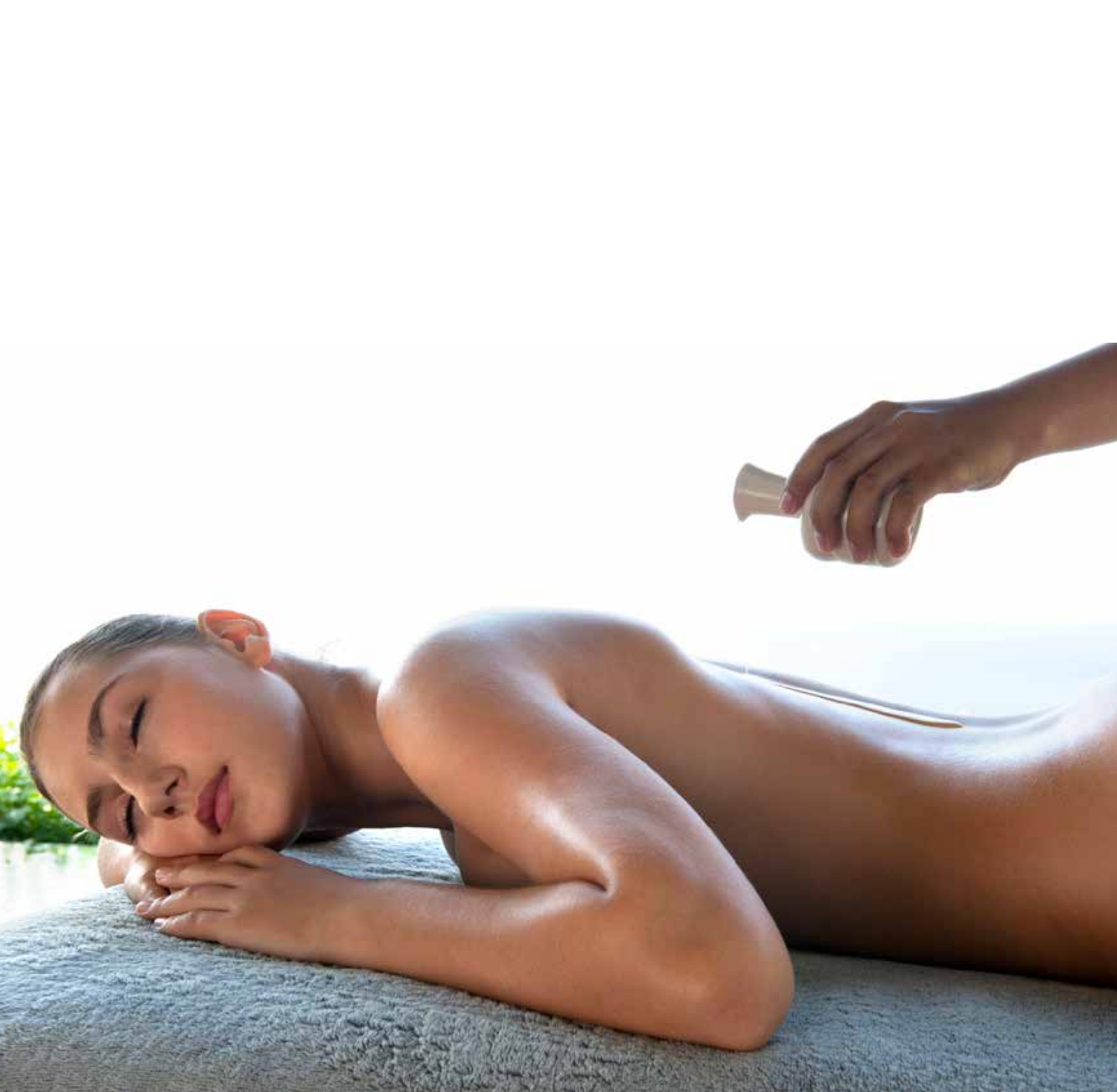### **THAI MASSAGE 60 Minutes / IDR 1,845,000 90 Minutes / IDR 2,565,000**

An ancient technique that includes deep pressure point massage and stretching to relieve tension and improve flexibility. Loose garments are provided and no oil is used during this massage. Thai massage improves blood circulation and flexibility while restoring health and vitality.

### **TRADITIONAL MASSAGE 60 Minutes / IDR 1,845,000 90 Minutes / IDR 2,565,000**

A freestyle massage Balinese techniques soothes away tension with your choice of massage oil blend, combined with a suitable pressure to take your body and mind on a journey of ultimate relaxation and harmony.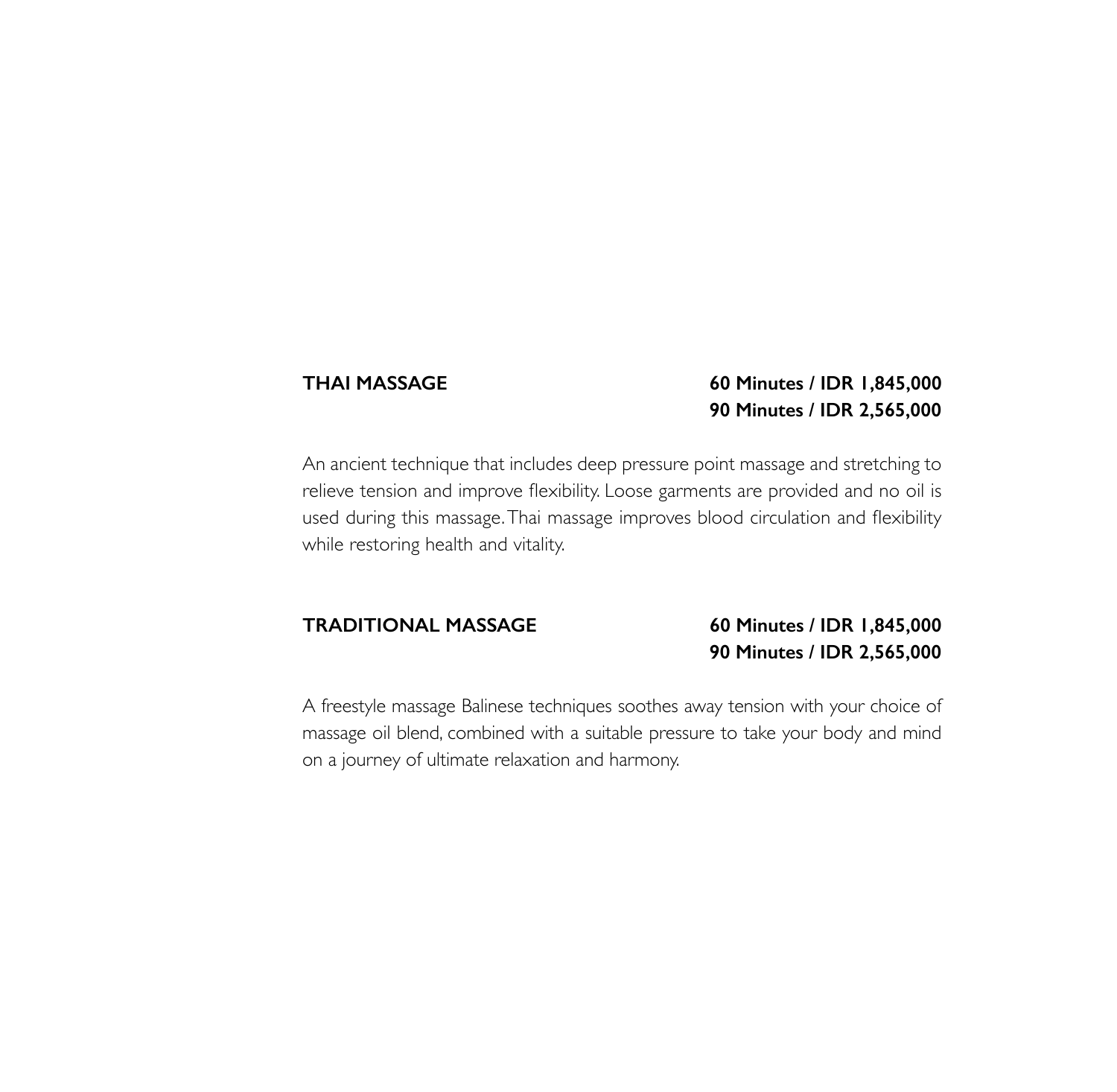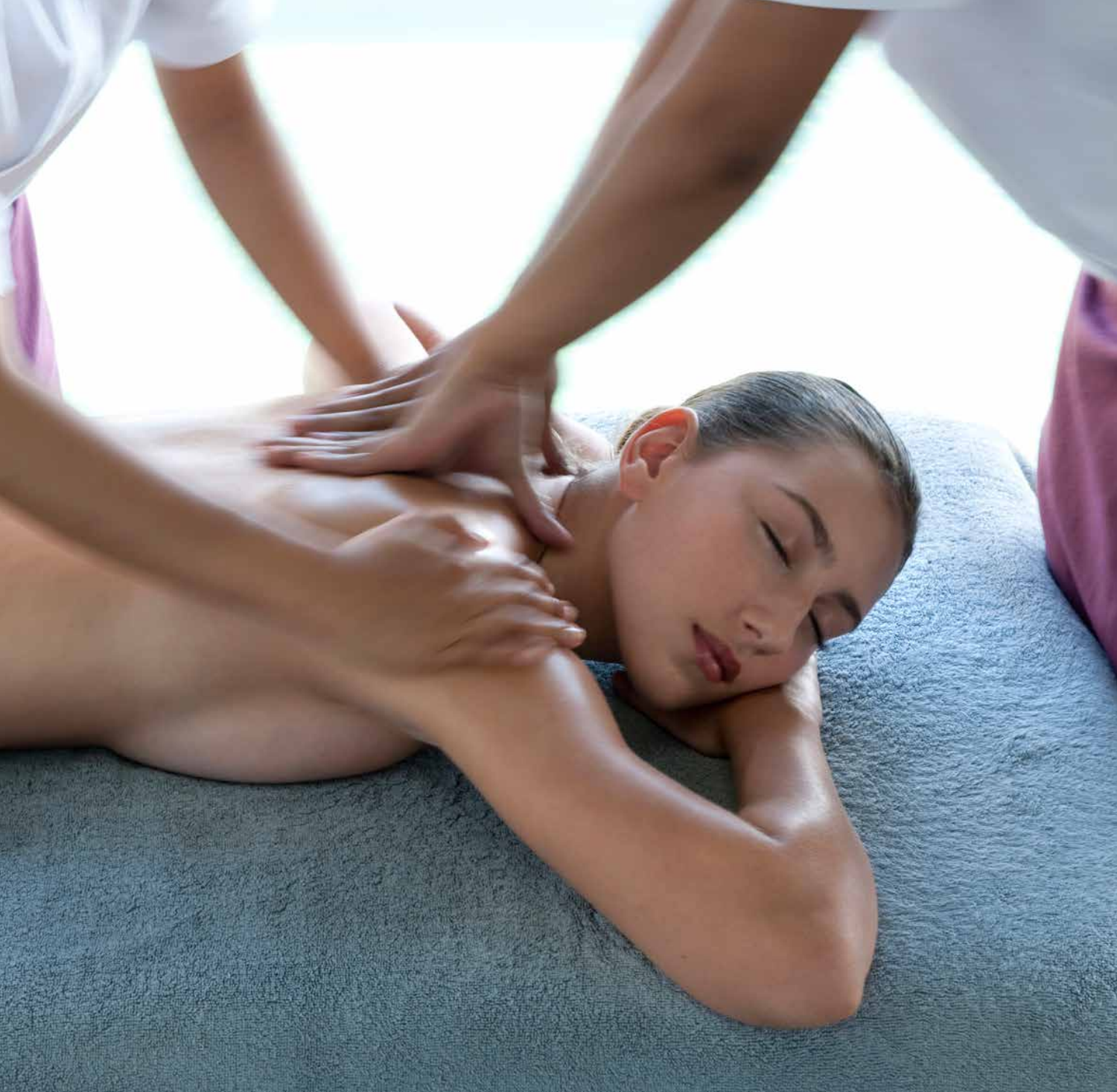#### **RELAXING BODY MASSAGE 60 Minutes / IDR 1,845,000**

## **90 Minutes / IDR 2,565,000**

A soothing and deeply relaxing experience, this treatment utilizes the potent properties of essential oils applied with long, slow and gentle strokes to the body, face and scalp. Tensions are released, and body and mind brought back into equilibrium.

### **RELAXING FOOT MASSAGE 30 Minutes / IDR 760,000**

# **60 Minutes / IDR 1,500,000**

Revive weary feet and experience deep relaxation and revitalization in this pampering treatment. Taking inspiration from the eastern art of reflexology, this delightful foot and lower leg massage will stimulate circulatory and lymphatic systems to leave hard working feet walking on air. A perfect pampering for tired feet.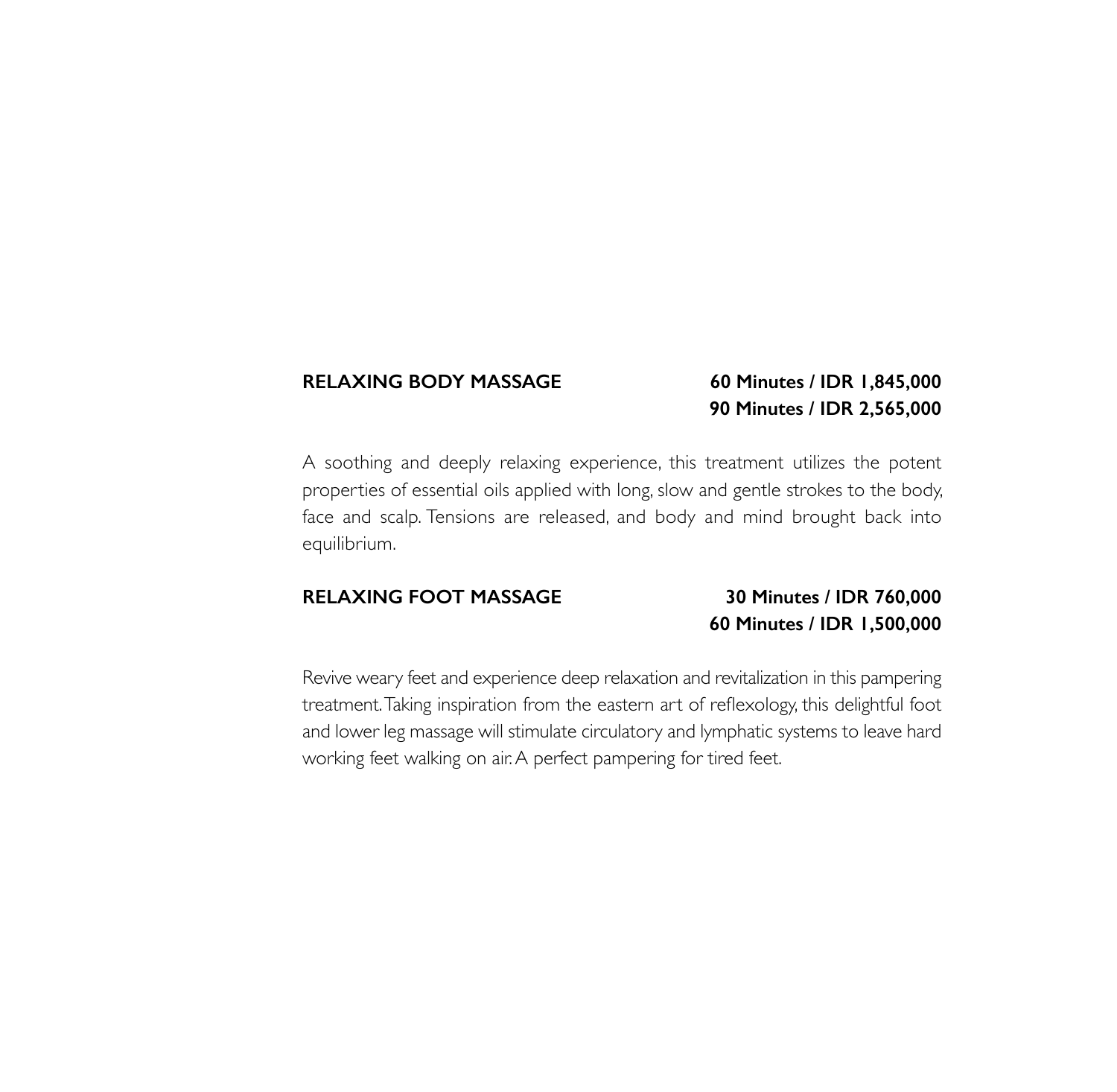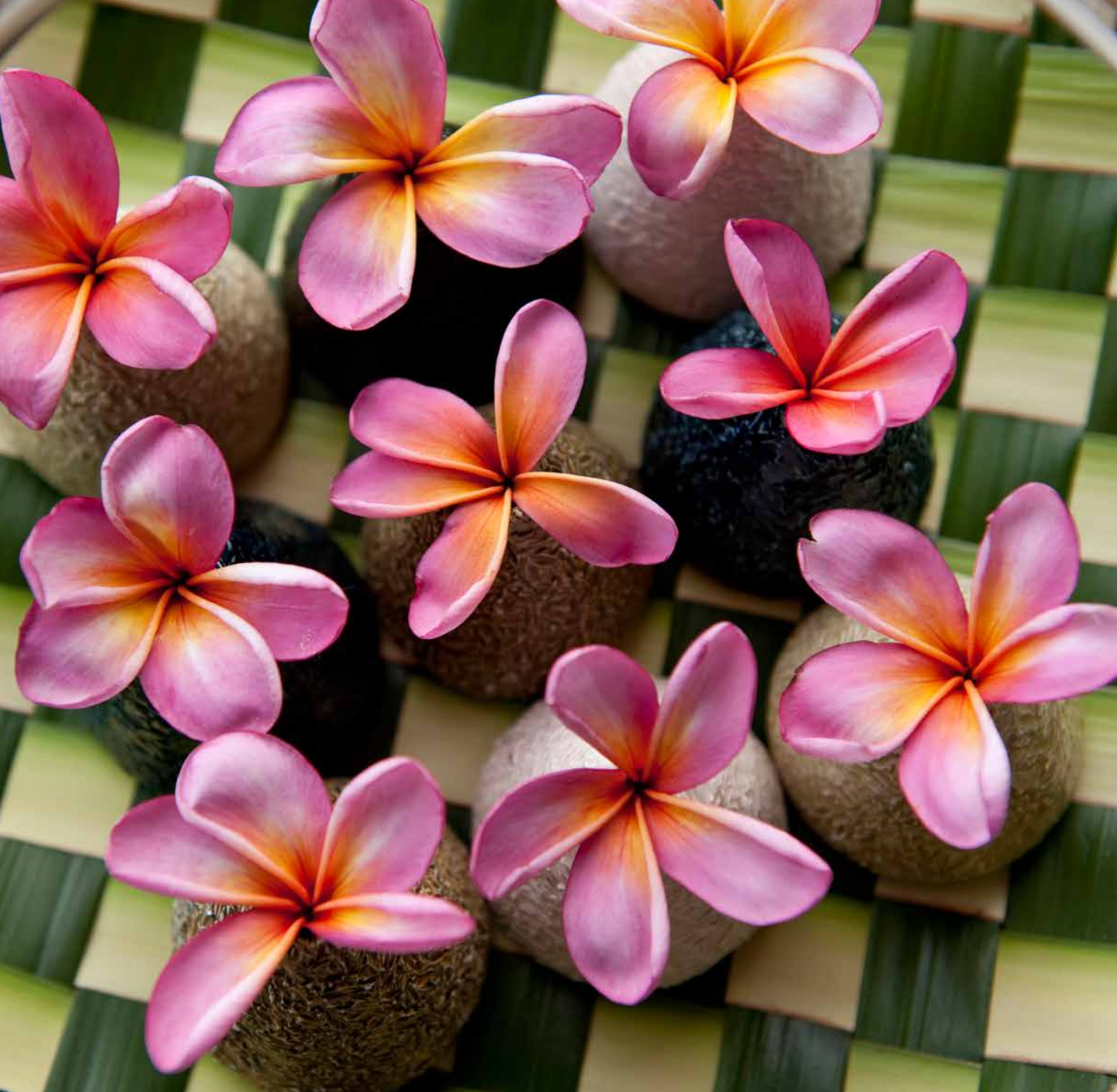### **BODY THERAPIES**

Give your whole body a lavish and indulgent pampering with our carefully developed body therapies. Relax, reenergize and boost your skin with natural vitamins and minerals. Leave your skin refreshed and full of life.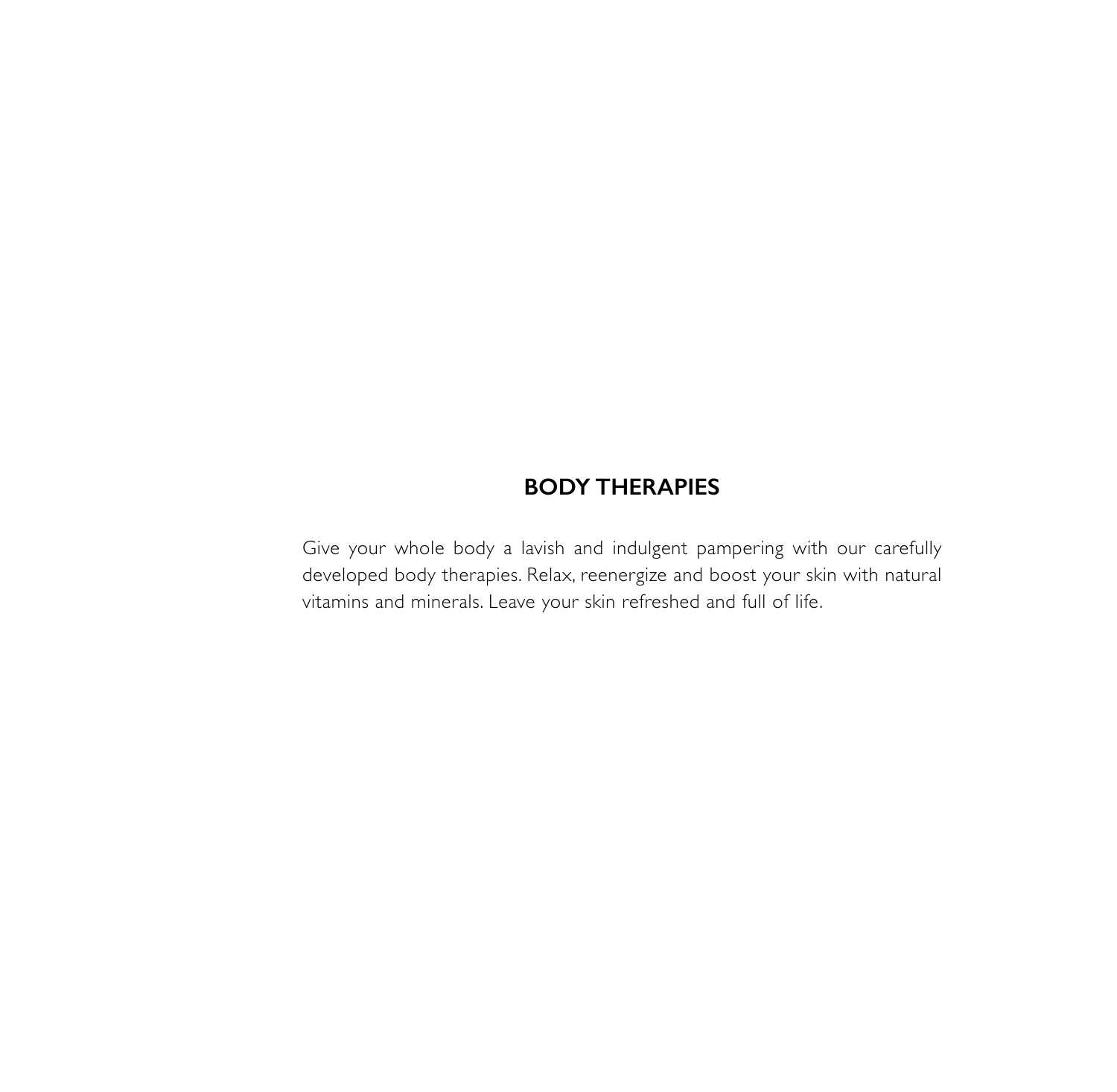#### **BALINESE LULUR 60 Minutes / IDR 1,620,000**

Indulge in this sensuous Indonesian ritual, traditionally performed on brides before a wedding. The treatment begins with a Balinese Lulur Body Exfoliation using ground rice and fragrant spices, before being enveloped with a luxurious mixture of yoghurt, ginger and spirulina, which are soothing and nurturing to the skin.

#### **BALINESE BOREH 60 Minutes / IDR 1,620,000**

A healing recipe of indigenous herbs is used as a body exfoliant to induce heat, open clogged pores and improve circulation. A relaxing head massage is performed while the spices work to warm and detoxify the skin. This traditional treatment is used in the region as a cure for stress-induced headaches, muscular stiffness and even rheumatism.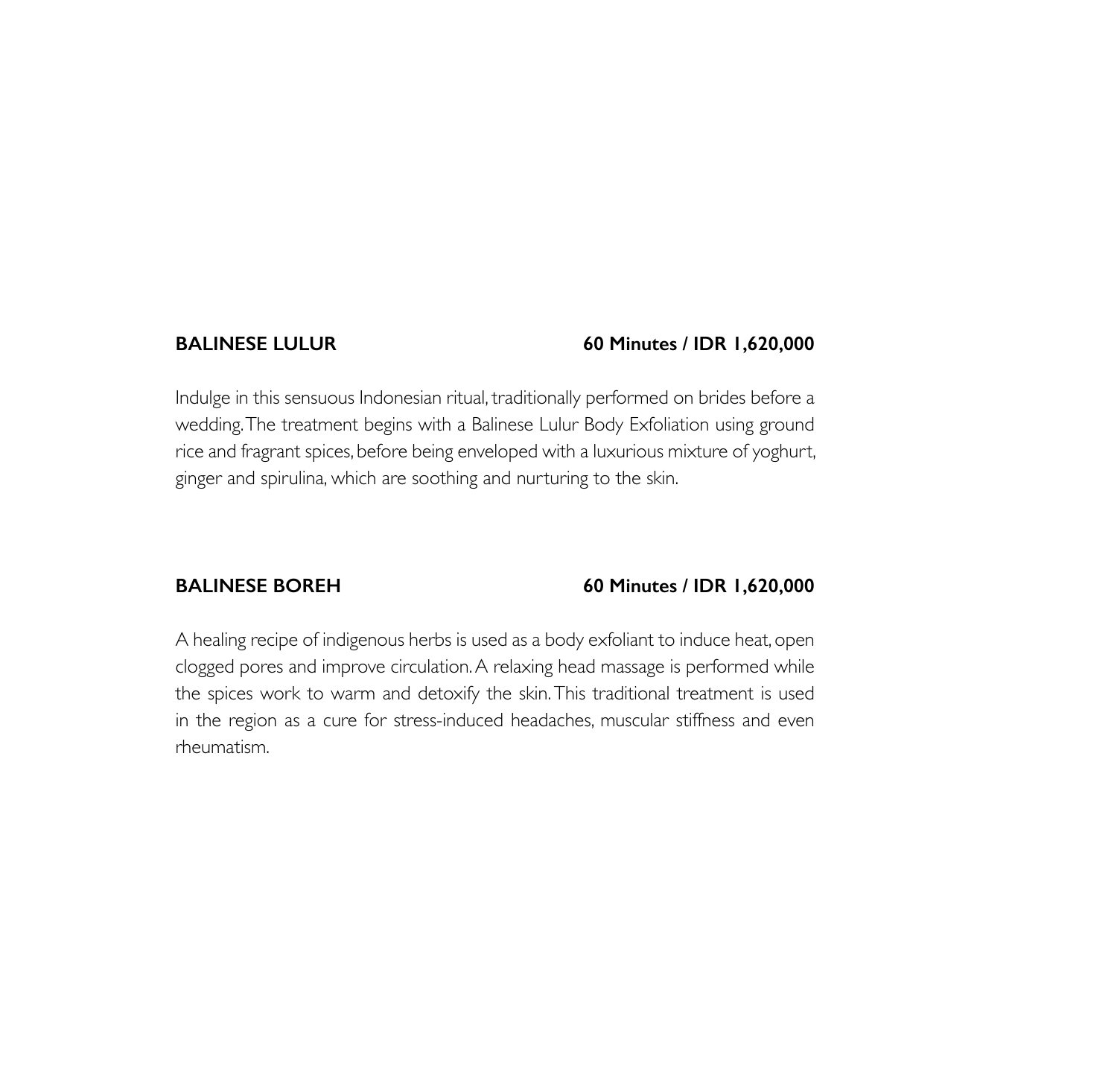#### **AFTER SUN SOOTHER 60 Minutes / IDR 1,620,000**

The After Sun Soother brings instant relief and intensive moisture to dry, sensitive, sun burnt or flaky skin, leaving it calm, hydrated and soft. A coconut scrub is used to gently cleanse the skin and followed by application of a replenishing body mask comprising nourishing aloe vera gel. It's a soothing treat for skin after sunbathing or spending too much time outdoors exploring Bali.

#### **ANTI-CELLULITE BODY TREATMENT 75 Minutes / IDR 2,500,000**

A high-performance treatment designed to tackle cellulite and stubborn, unwanted curves using a body wrap that infuses oxygen into skin cells, stimulating release and elimination of stored fat. Corrective fluids are then applied to specific cellulite-prone areas to refine and re-sculpt. This treatment concludes with a sculpting massage using deep and effective movements created to dislodge cellulite while helping to restore toned skin.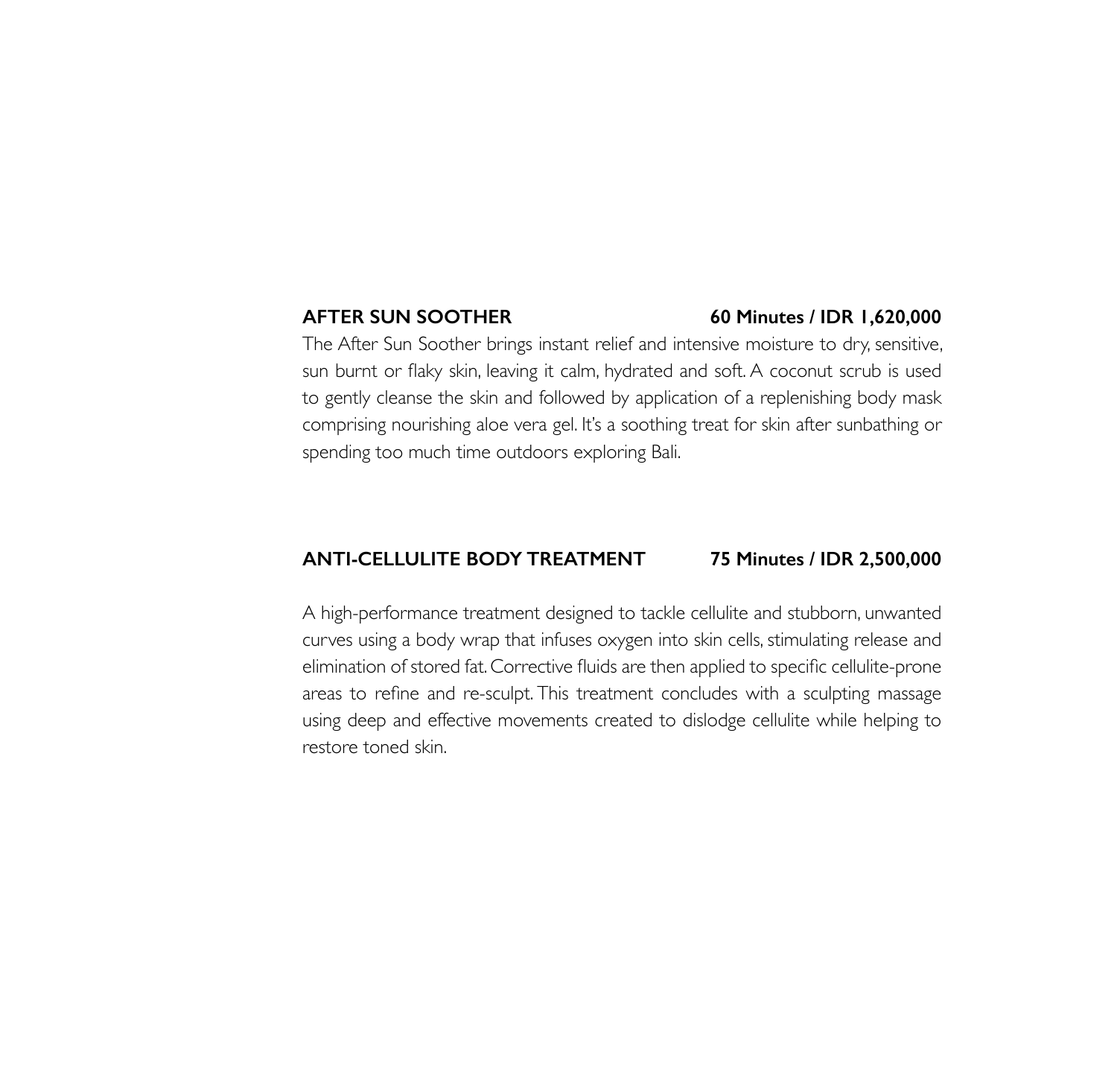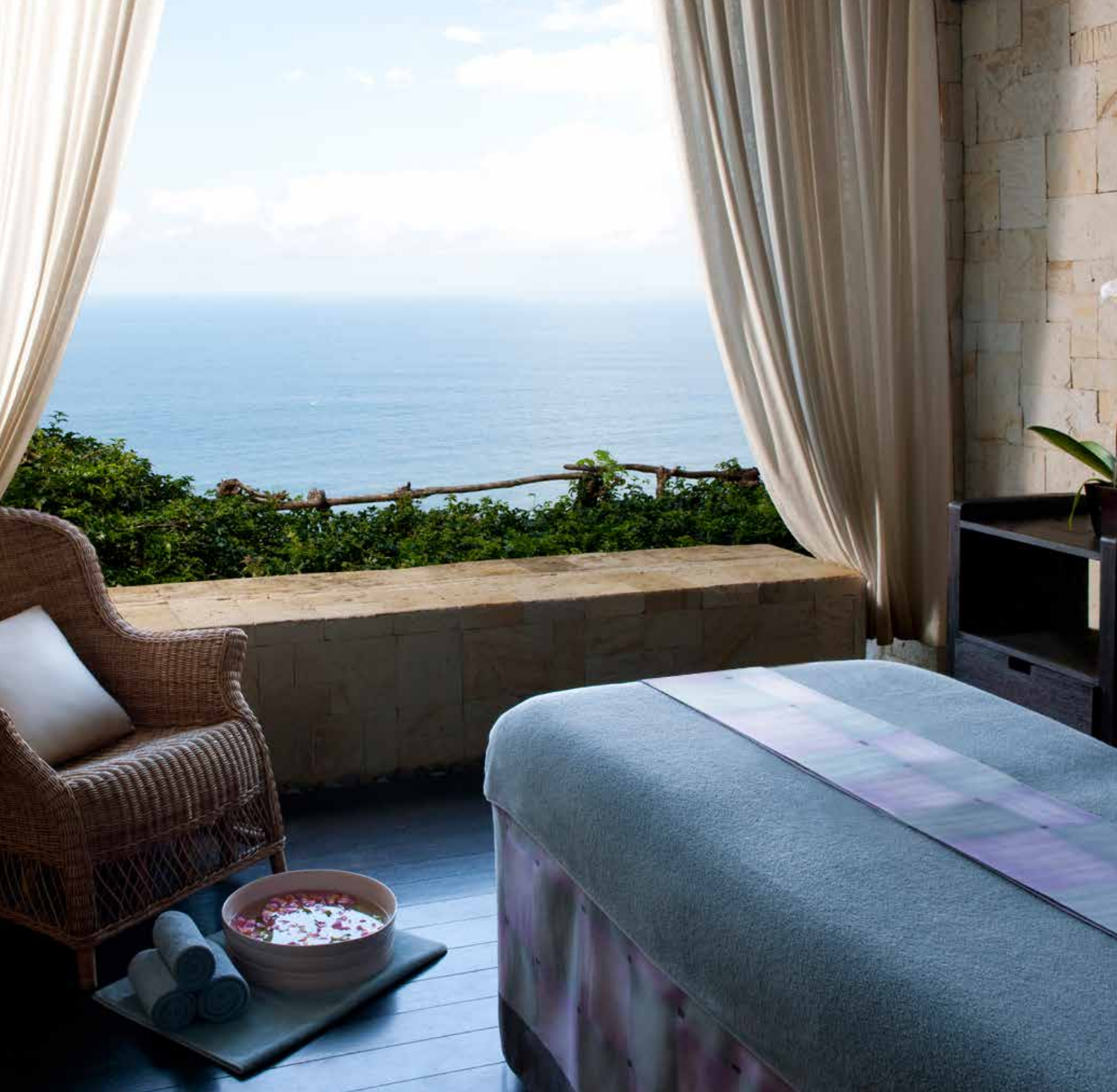### **FACIAL TREATMENTS**

### **BIOLOGIQUE RECHERCHÉ**

The Biologique Recherché Methodology is based on nearly forty years of experience using innovative products and meticulous protocols.

The products are formulated with high concentrations of active ingredients derived from natural or biotechnological compounds and are fragrance-free. Skin care is provided following a personal dermocosmetic diagnosis using a Skin Instant© analysis for each individual.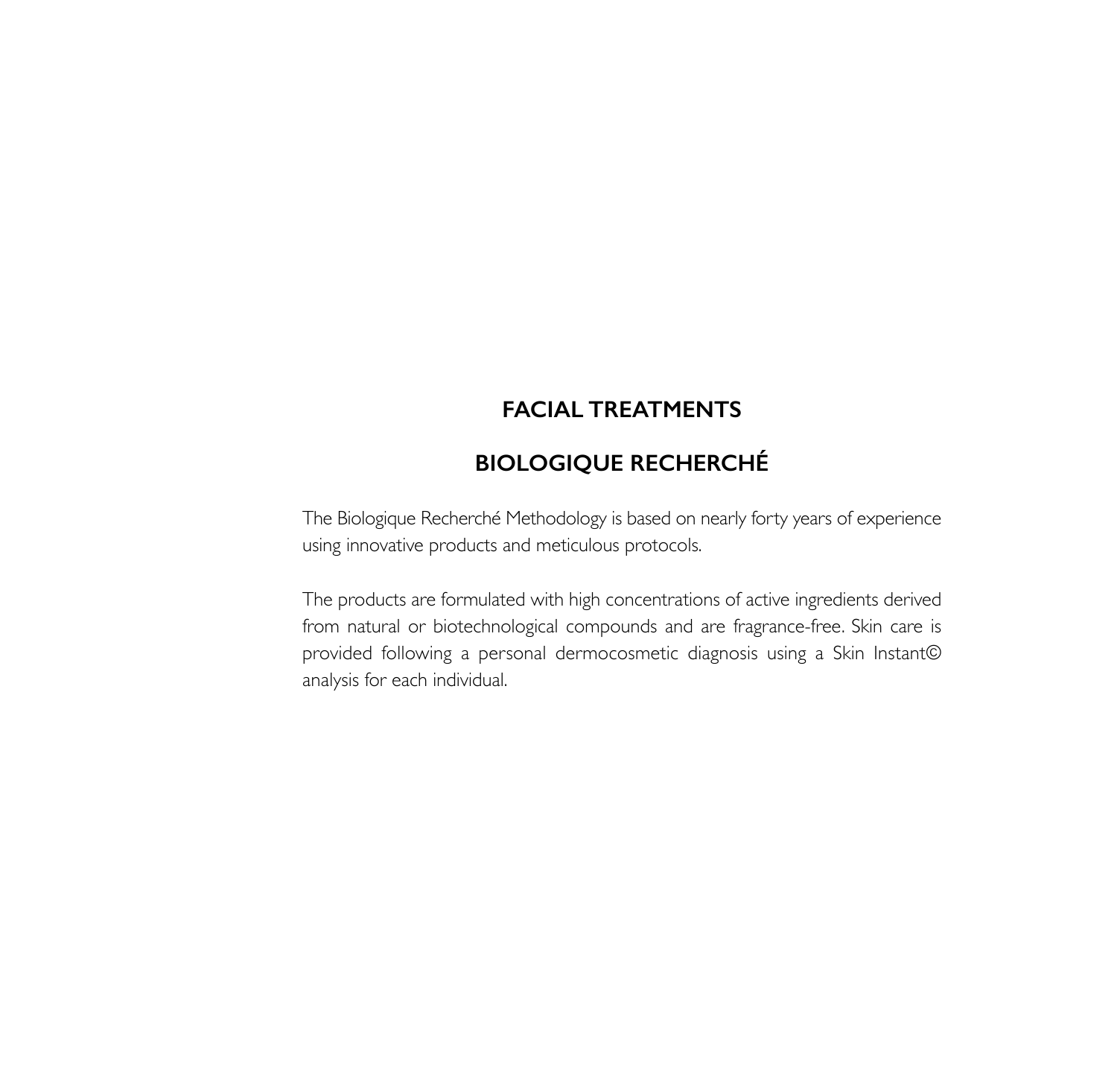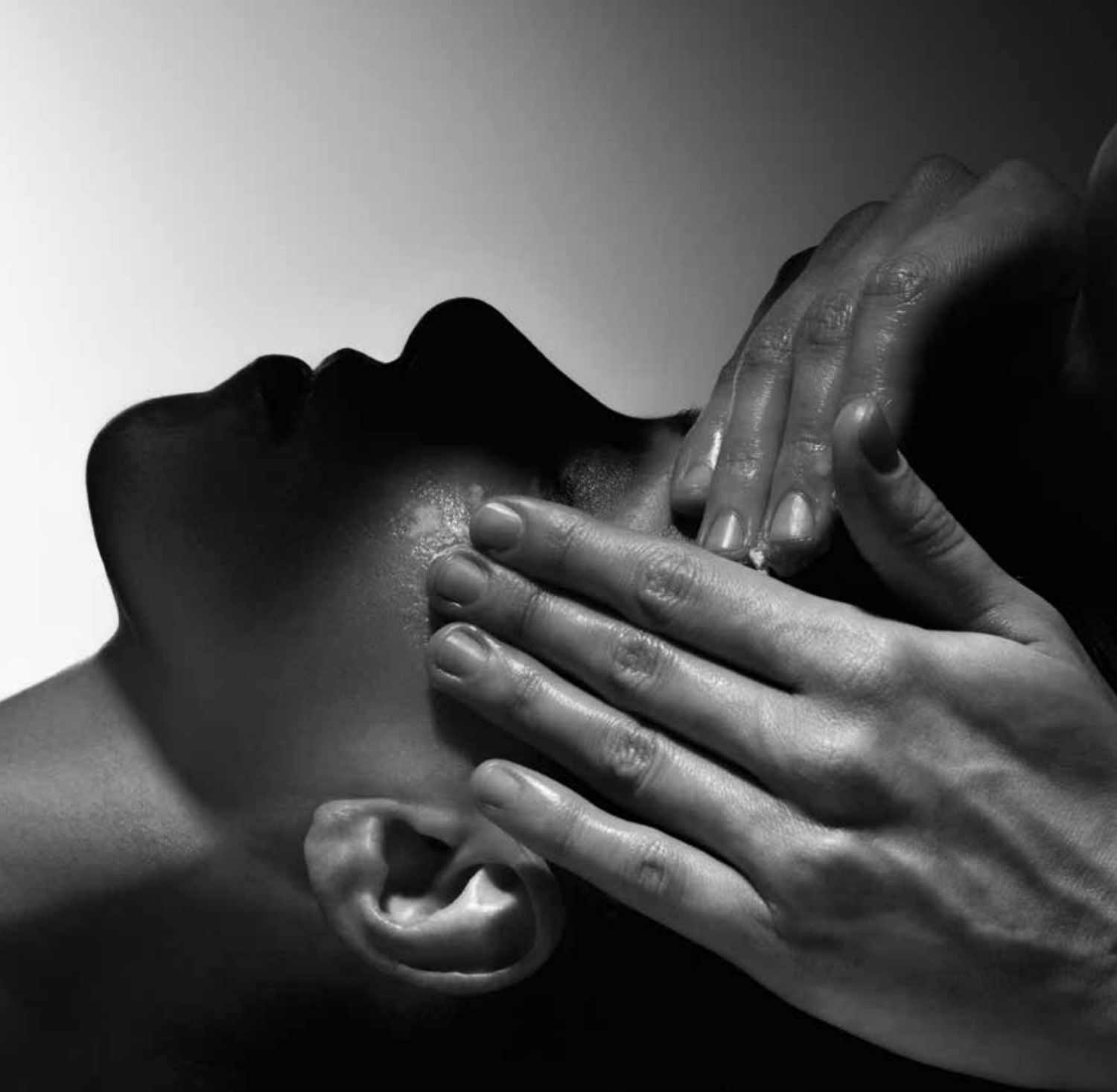#### **BRIGHTENING & BALANCING 90 Minutes / IDR 2,500,000**

A treatment for diminishing fine lines and wrinkles. It tones and refines the skin on your face, neck and chest. A regenerating and revitalizing treatment for the epidermis. It restores the natural balance, leaving the skin smooth and glowing. This treatment helps to re-plump, making your skin supple & healthy.

#### **ANTI AGEING 90 Minutes / IDR 2,500,000**

### An exfoliating and lifting treatment combined with shaping techniques designed for mature Skin. A treatment to prevent and reduce the appearance of dark spots. It strengthens, firms and hydrates dry damaged skin.

#### **AFTER SUN 60 Minutes / IDR 2,000,000**

A treatment to stabilize particularly sensitive and fragile Skin Instants©. It has a soothing effect on the skin on your face, neck and chest, giving it an extra glow.

#### **PURIFYING FOR MEN 60 Minutes / IDR 2,000,000**

A treatment that regulates sebaceous secretions and detoxifies oil and acne-prone Skin Instants©. It tightens your skin's pores, leaving your face, neck and chest purified.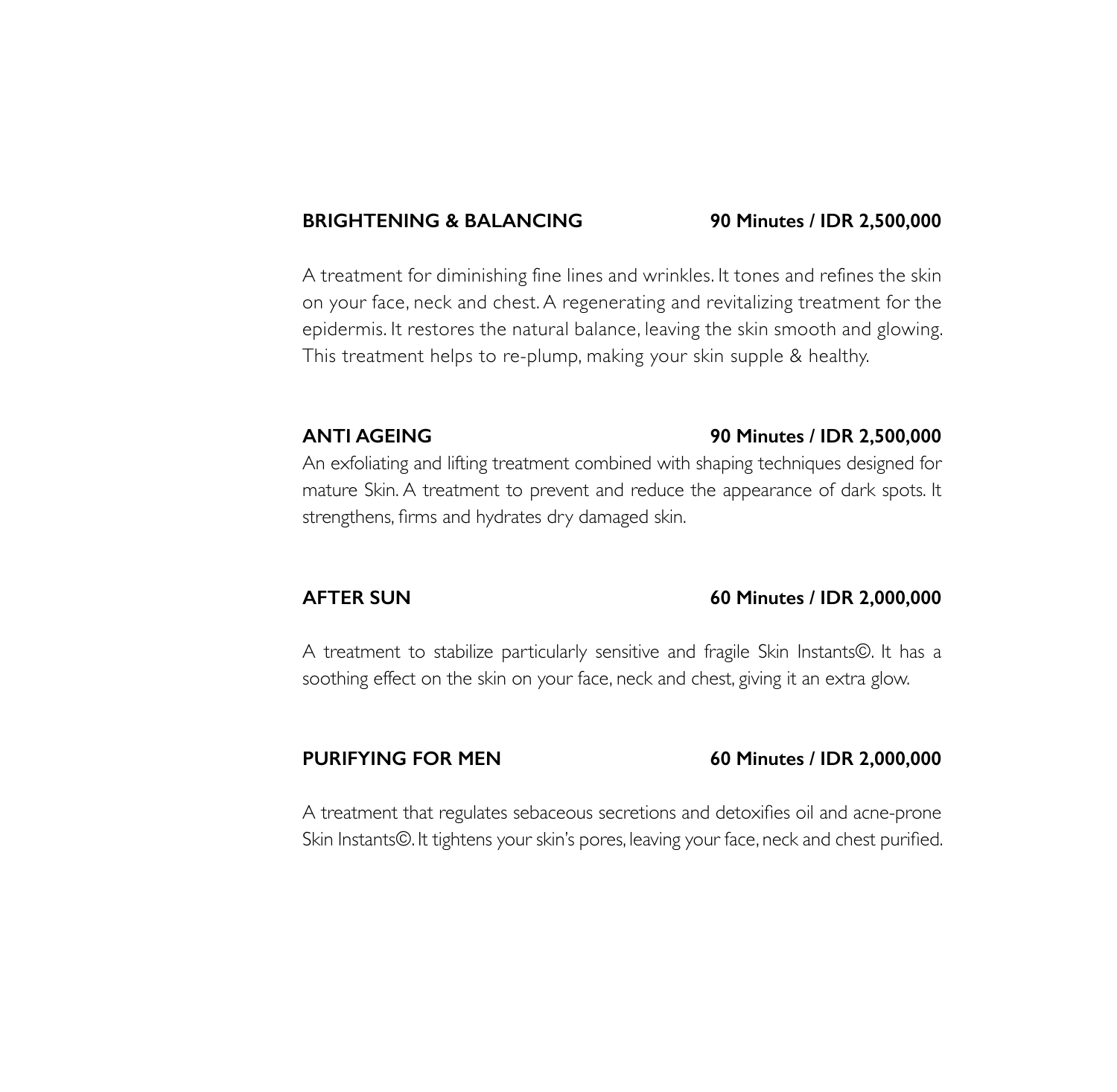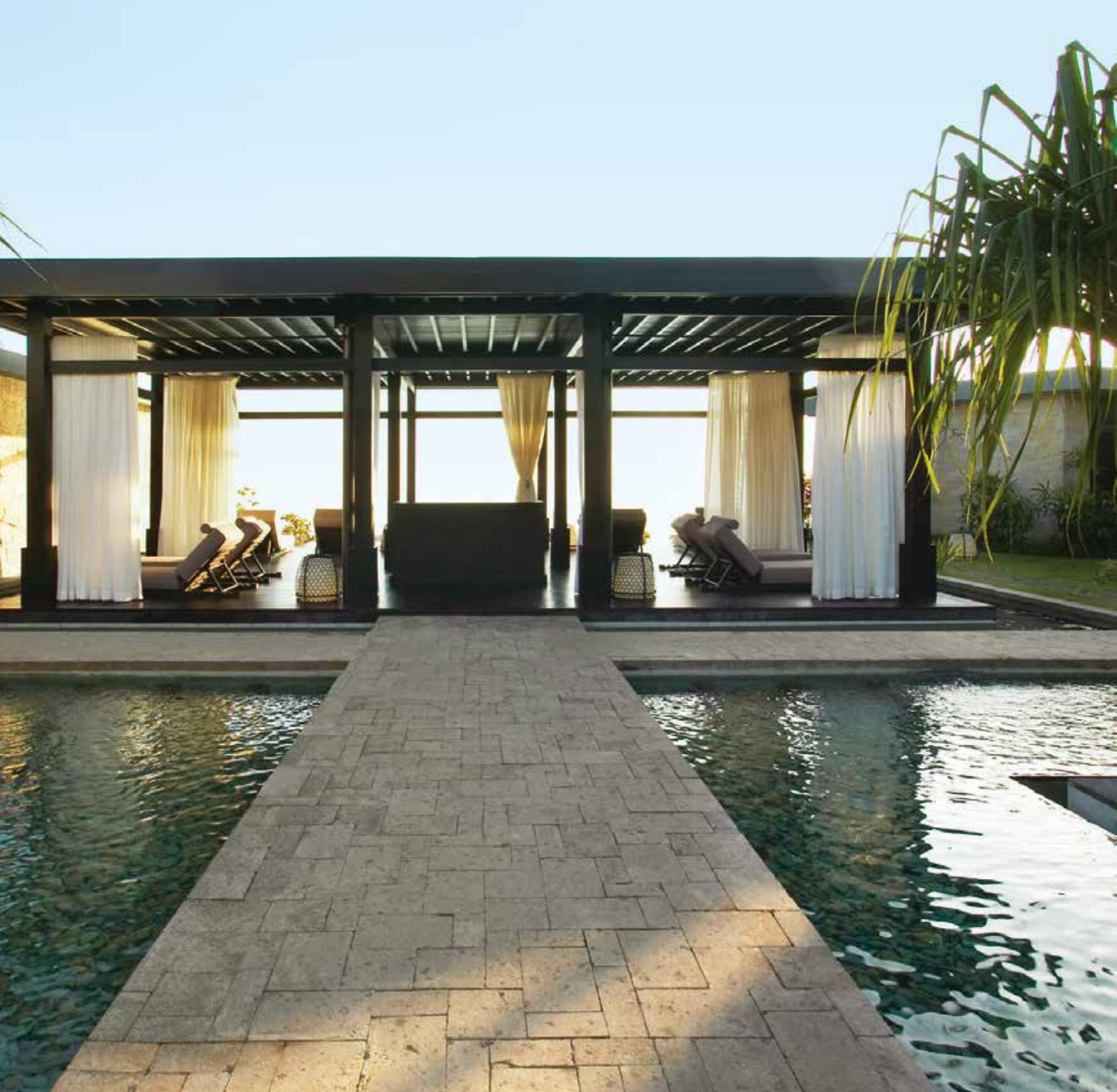### **HAIR SALON & NAILS CARE**

#### **TRADITIONAL HAIR CREAMBATH 60 Minutes / IDR 1,000,000**

A Traditional and therapeutic treatment to stimulate circulation, nourish the scalp and strengthen the hair.

**HAIR SHAMPOO 60 Minutes / IDR 500,000**

#### **MANICURE 60 Minutes / IDR 870,000**

The ultimate treatment for your hands, this manicure features with scrub and relaxing massage that will leave your hands softer, brighter, and younger looking. In addition to nail shaping, buffing and cuticle nail treatment.

#### **PEDICURE 75 Minutes / IDR 1,050,000**

Your feet are treated to a thorough cleansing and buffing. Starting with an invigorating foot scrub, your lower legs and feet will benefit from an intense exfoliation and soothing massage, whether for removing a callus, cracked skin and just pure relaxation. This treatment is for the well-being of your feet.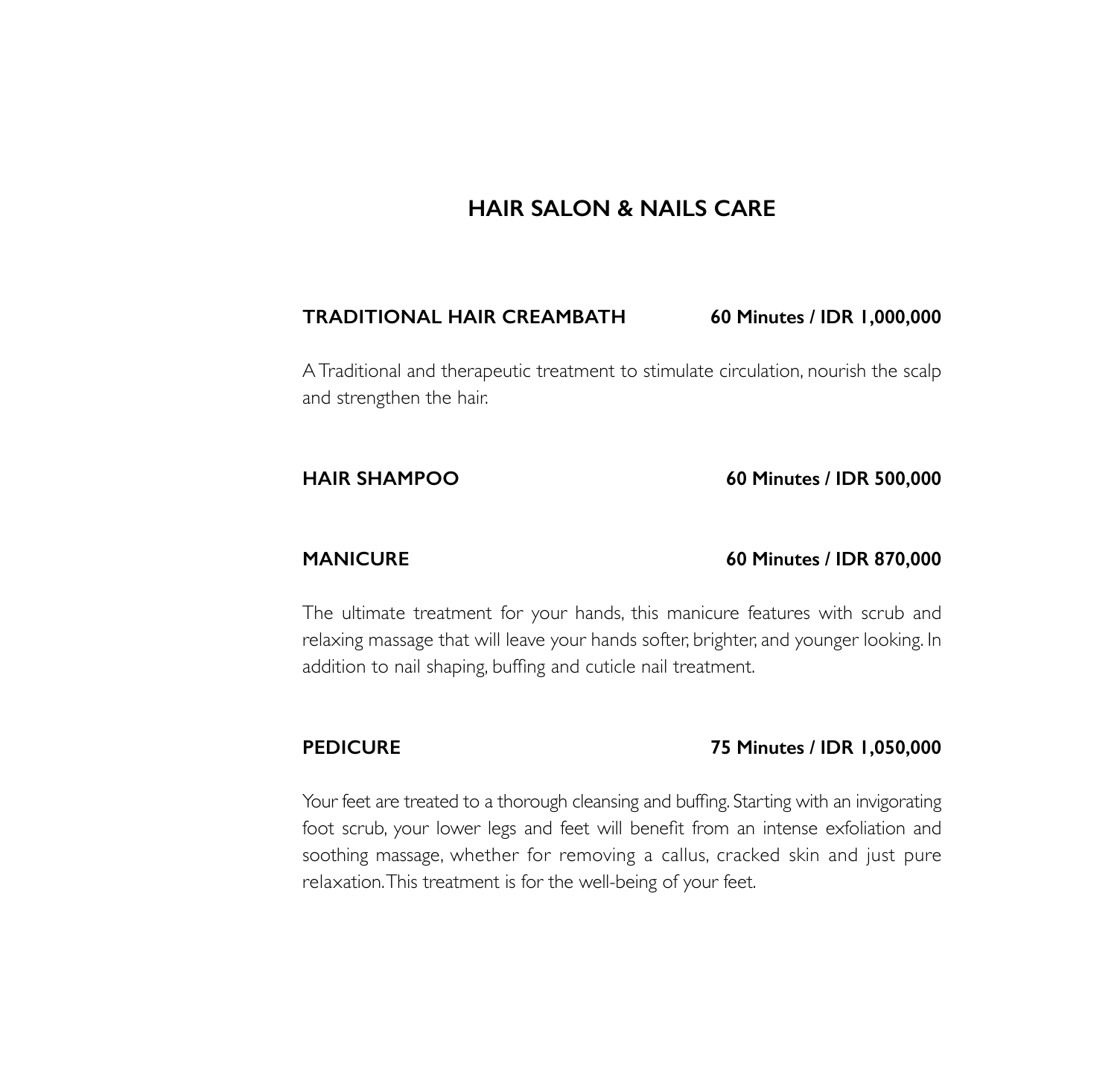### **HOW TO SPA**

#### **Opening Hours**

11.00 A.M. - 08.00 P.M.

### **Arrival time**

You are encouraged to arrive at least forty minutes prior to your appointment to enjoy the exclusive facilities at The Spa.

### **FACILITIES**

Enjoy the luxurious range of experiences which include the use of:

- Aromatic Steam Room
- Separate Male and Female Changing Rooms
- Relaxation Pavilion with breathtaking sea views
- Plunge pool with breathtaking sea views
- Spa Refreshment

All treatments and Spa Packages will be available to residents of the Bvlgari Hotels and Resorts.

Non-residents are welcome to reserve Spa appointments at a minimum of 2 hours booking time. These cannot be confirmed or secured without a credit card.

To make an appointment for the perfect treatment, call The Spa at on Ext 6601.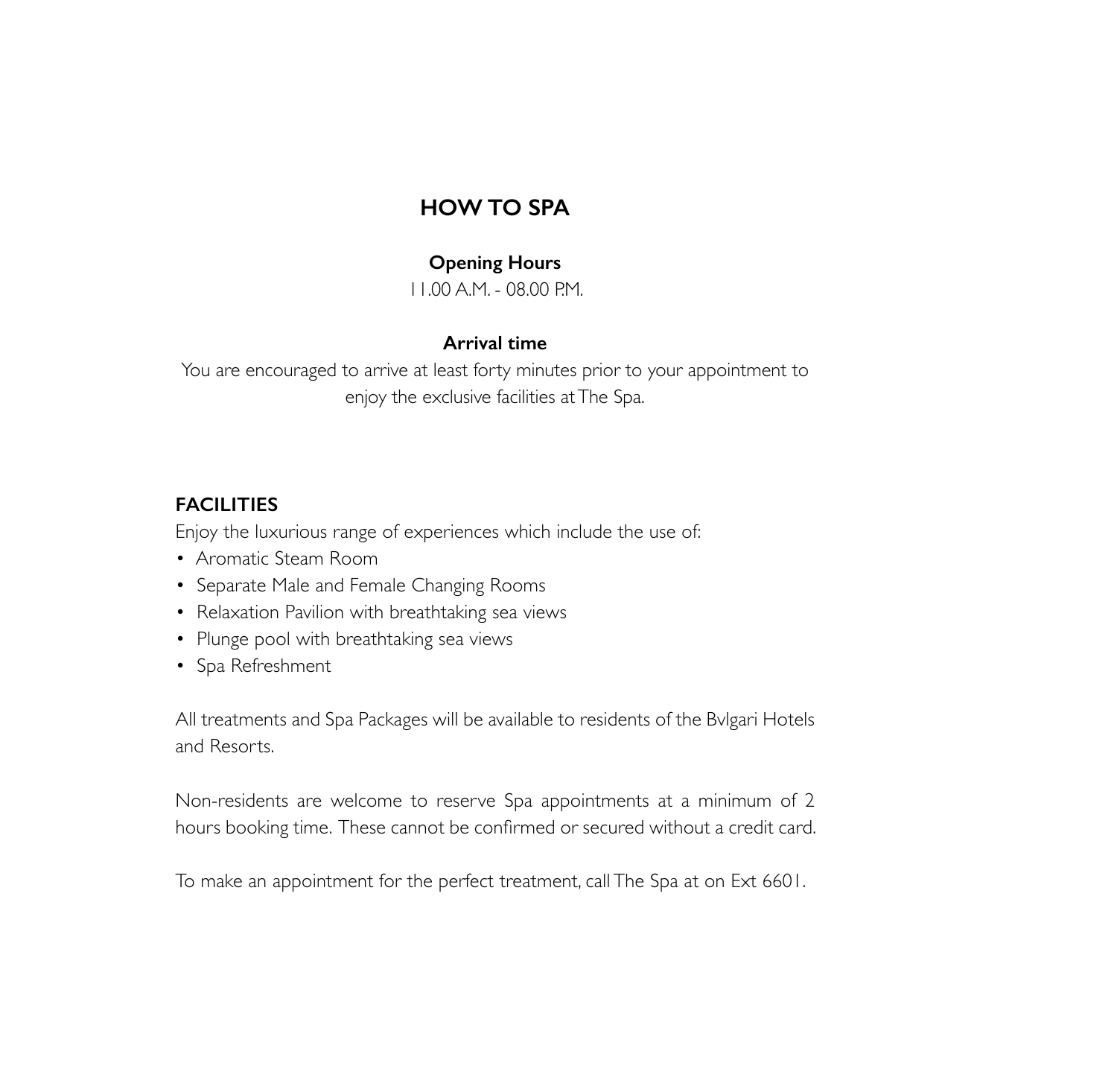#### **SPA ETIQUETTE**

Our Spa environment is one of relaxation and tranquillity. Please respect all Spa Guests' right to privacy and serenity. We appreciate you turning off your mobile phone whilst in the Spa.

#### **GIFT VOUCHERS**

Gift vouchers are available for any treatment, Day Spa programmes or product and are an ideal present for someone special. Gift vouchers are non refundable and must be presented at time of treatment or purchase.

#### **AMENITIES**

Personal amenities and toiletries are provided in the Spa treatment room.

#### **HEALTH CONDITIONS**

Kindly advise us of any health conditions, allergies or injuries, which could affect your service when making your Spa reservation.

#### **CANCELLATION POLICY**

If you must cancel your appointment, we ask that you notify us 12 hours in advance to avoid being charged the price of your treatment. Cancellations made with less than 12 hours notice will be charged full price.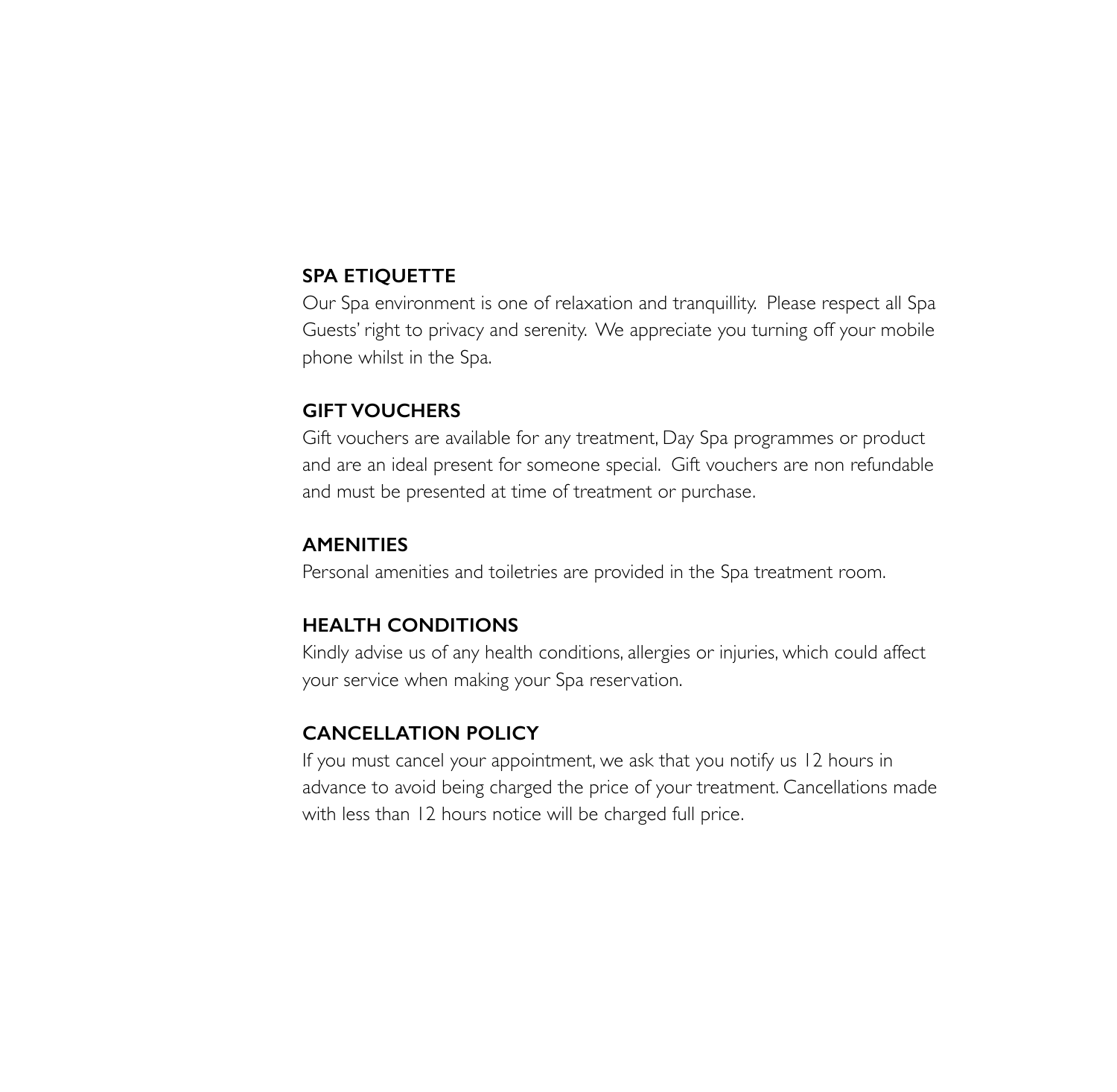### **MINIMUM AGE**

An adult must accompany children under age of 18 during their spa treatment

### **PRICES & TAXES**

All prices are subject to change at management's discretion. Goods and services tax at prevailing rates apply. Prices are subject to 21% tax and service charge.

### **PRIVACY**

Our therapists will discreetly drape areas of your body not involved in the treatment to protect your privacy and modesty at all times.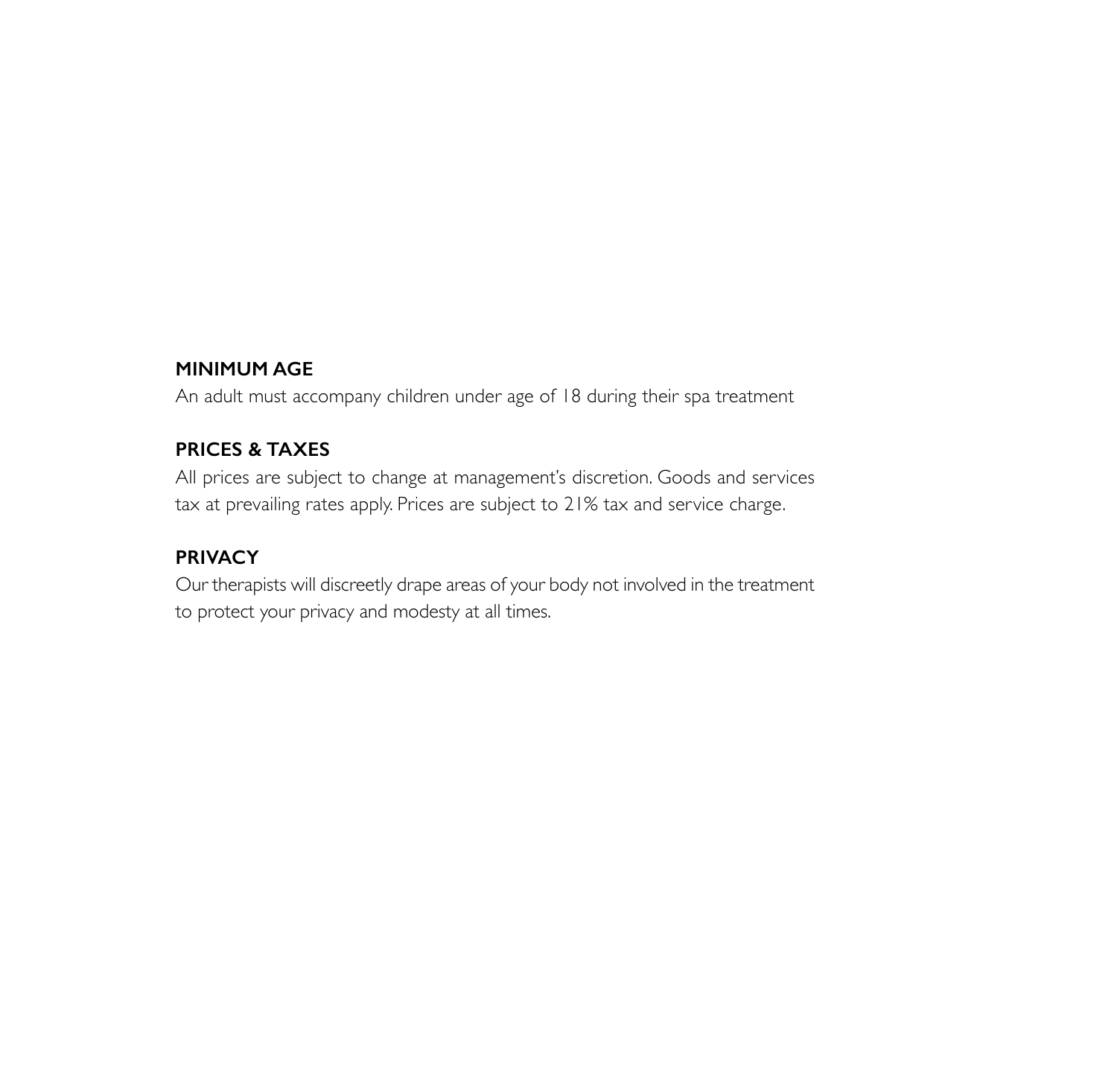